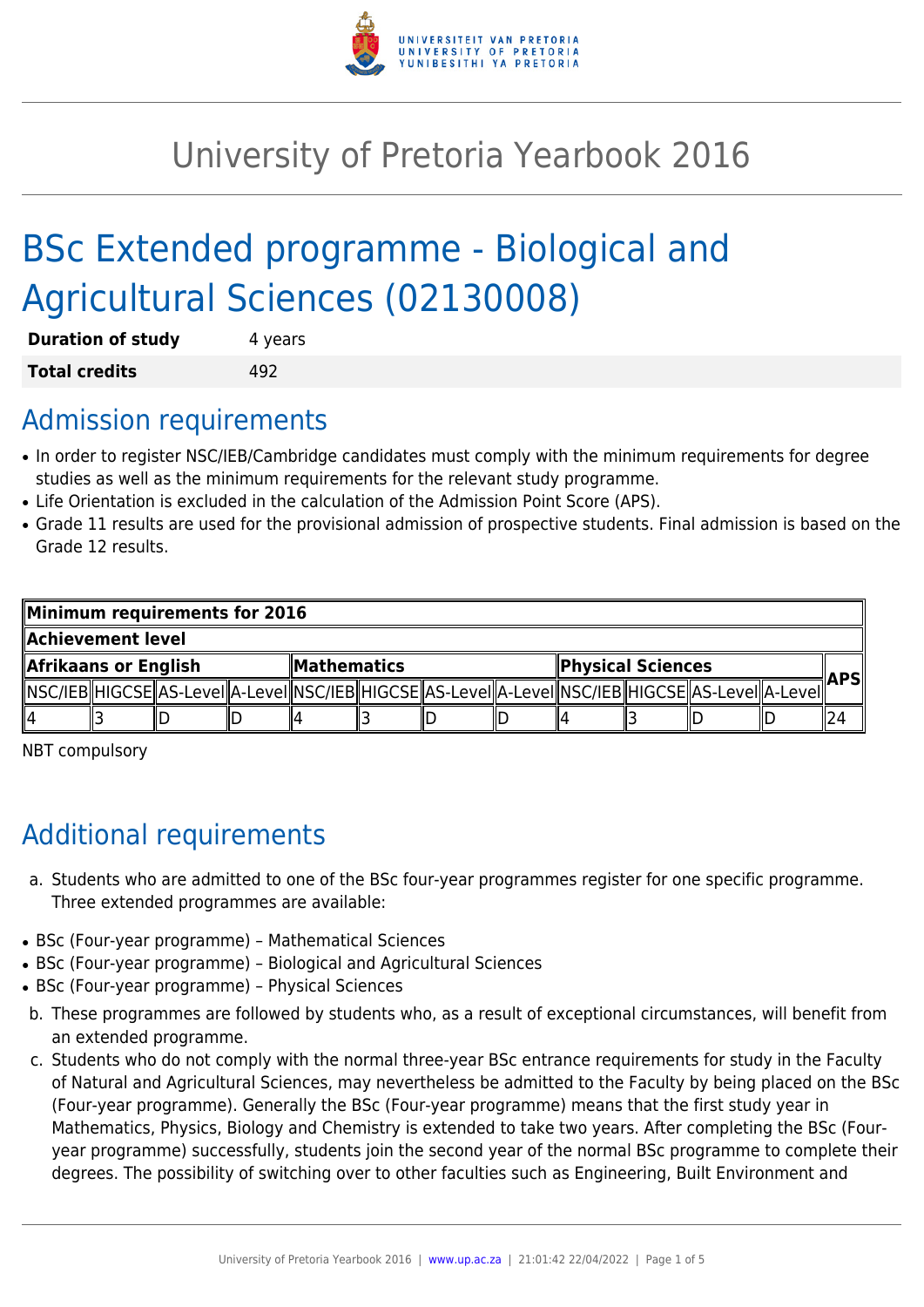

Information Technology, Veterinary Science and Health Sciences, after one or two years in the four-year programme, exists. This depends on selection rules and other conditions stipulated by the other faculties.

- d. Students who wish to follow one of the BSc four-year programmes will be subjected to an Institutional Proficiency Test and will be considered for admission by the Admissions Committee. Information in this regard is available at the Client Services Centre.
- e. Applications for admission to the BSc (Four-year programme) should be submitted before 30 September each year. Details are obtainable from the Student Administration at the Faculty of Natural and Agricultural Sciences.
- f. The rules and regulations applicable to the normal study programmes apply mutatis mutandis to the BSc (Four-year programme), with exceptions as indicated in the regulations pertaining to the BSc (Four-year programme). For instance, students placed in the BSc (Four-year programme) must have a National Senior Certificate with admission for degree purposes.
- g. An admissions committee considers applications for the BSc (Four-year programme) annually. Regarding subject choices, admitted students are individually placed on the BSc (Four-year programme) according to their prospective field of study. Students may NOT change this placement without the permission of the Chairperson of the admissions committee.

# Other programme-specific information

With regard to the rest of the third semester modules(second year, first semester) and the second semester, prescribed modules must be selected from the normal BSc programme of the student's choice.

The Dean may, on the recommendation of the programme manager, approve deviations with regard to the composition of the study programme.

Please note: Where elective modules are not specified, these may be chosen from any modules appearing in the list of modules.

It remains the student's responsibility to acertain, prior to registration, whether they comply with the prerequisites of the modules they want to register for.

The prerequisites are listed in the alphabetical list of modules.

### Promotion to next study year

#### **Academic promotion requirements**

It is expected of students who register for the first year of the BSc (Four-year programme) to pass all the prescribed modules of the first year.

It is expected of students accepted into the BSc (Four-year programme) to finish a complete corresponding BSc first year within the two years of enrolment in the BSc (Four-year programme). Students who do not show progress during the first semester of the first year will be referred to the Admissions Committee of the Faculty.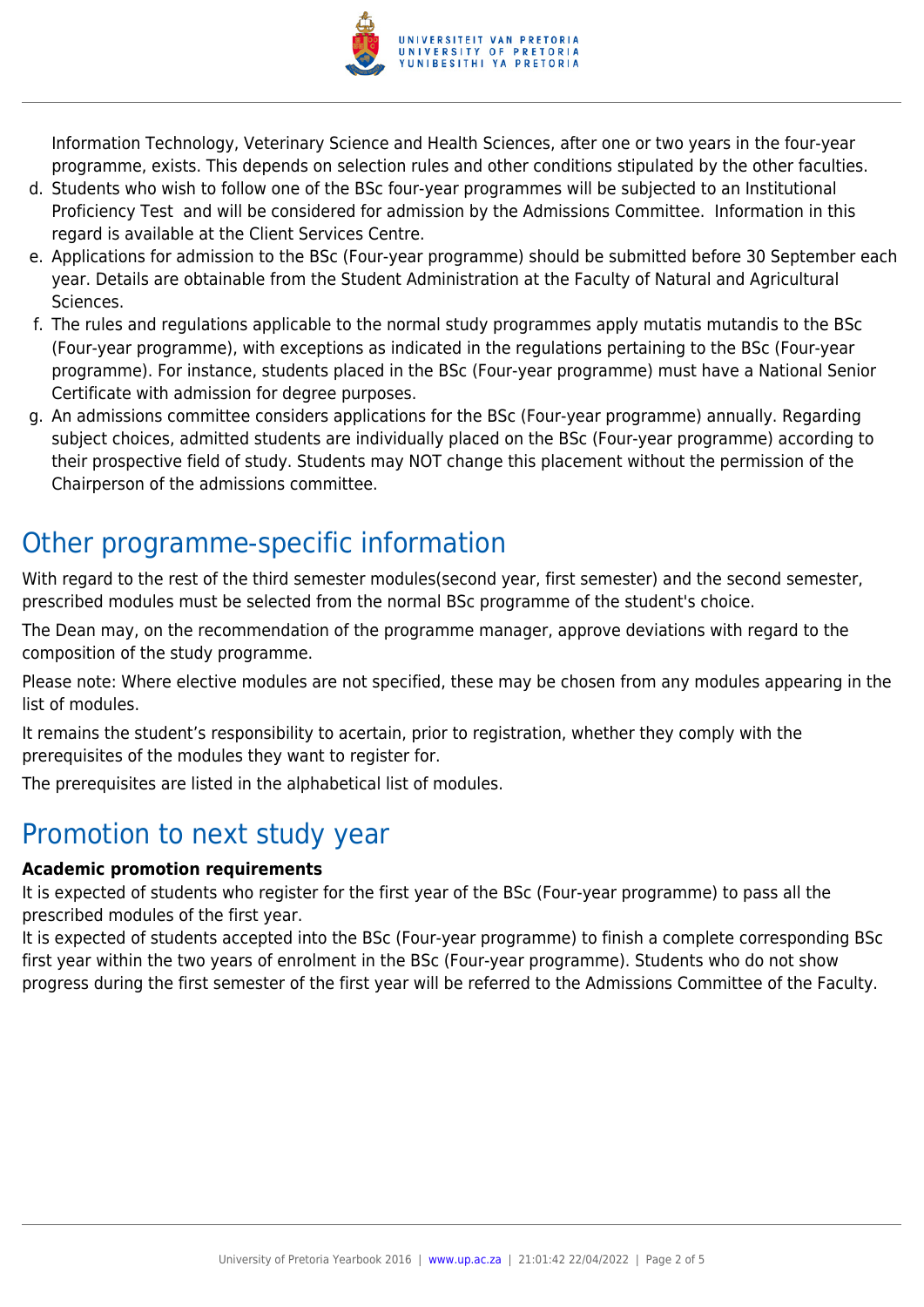

# Curriculum: Year 1

#### **Minimum credits: 88**

### **Fundamental modules**

[Language, life and study skills 133](https://www.up.ac.za/yearbooks/2016/modules/view/LST 133) (LST 133) - Credits: 8.00 [Language, life and study skills 143](https://www.up.ac.za/yearbooks/2016/modules/view/LST 143) (LST 143) - Credits: 8.00 [Academic information management 111](https://www.up.ac.za/yearbooks/2016/modules/view/AIM 111) (AIM 111) - Credits: 4.00 [Academic information management 121](https://www.up.ac.za/yearbooks/2016/modules/view/AIM 121) (AIM 121) - Credits: 4.00 [Academic orientation 120](https://www.up.ac.za/yearbooks/2016/modules/view/UPO 120) (UPO 120) - Credits: 0.00

### **Core modules**

[Chemistry 133](https://www.up.ac.za/yearbooks/2016/modules/view/CMY 133) (CMY 133) - Credits: 8.00 [Chemistry 143](https://www.up.ac.za/yearbooks/2016/modules/view/CMY 143) (CMY 143) - Credits: 8.00 [Molecular and cell biology 133](https://www.up.ac.za/yearbooks/2016/modules/view/MLB 133) (MLB 133) - Credits: 8.00 [Molecular and cell biology 143](https://www.up.ac.za/yearbooks/2016/modules/view/MLB 143) (MLB 143) - Credits: 8.00 [Physics 133](https://www.up.ac.za/yearbooks/2016/modules/view/PHY 133) (PHY 133) - Credits: 8.00 [Precalculus 133](https://www.up.ac.za/yearbooks/2016/modules/view/WTW 133) (WTW 133) - Credits: 8.00 [Mathematics 144](https://www.up.ac.za/yearbooks/2016/modules/view/WTW 144) (WTW 144) - Credits: 8.00 [Physics 144](https://www.up.ac.za/yearbooks/2016/modules/view/PHY 144) (PHY 144) - Credits: 8.00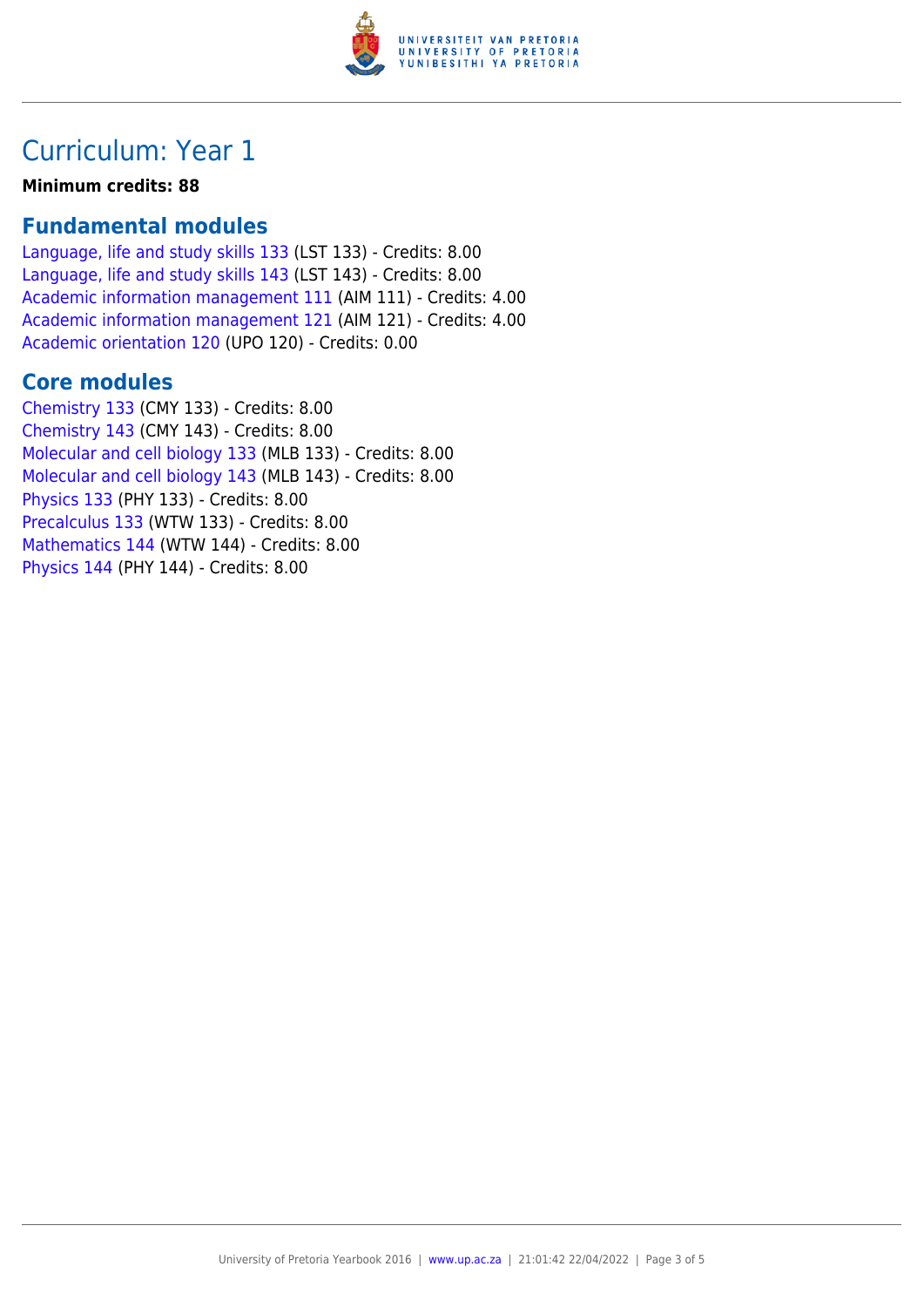

## Curriculum: Year 2

#### **Minimum credits: 32**

### **Core modules**

[Chemistry 154](https://www.up.ac.za/yearbooks/2016/modules/view/CMY 154) (CMY 154) - Credits: 8.00 [Molecular and cell biology 153](https://www.up.ac.za/yearbooks/2016/modules/view/MLB 153) (MLB 153) - Credits: 8.00 [Physics 154](https://www.up.ac.za/yearbooks/2016/modules/view/PHY 154) (PHY 154) - Credits: 8.00 [Mathematics 154](https://www.up.ac.za/yearbooks/2016/modules/view/WTW 154) (WTW 154) - Credits: 8.00

### **Elective modules**

[Principles of marketing management 110](https://www.up.ac.za/yearbooks/2016/modules/view/BEM 110) (BEM 110) - Credits: 10.00 [Biometry 120](https://www.up.ac.za/yearbooks/2016/modules/view/BME 120) (BME 120) - Credits: 16.00 [Plant biology 161](https://www.up.ac.za/yearbooks/2016/modules/view/BOT 161) (BOT 161) - Credits: 8.00 [General chemistry 127](https://www.up.ac.za/yearbooks/2016/modules/view/CMY 127) (CMY 127) - Credits: 16.00 [Science and world views 155](https://www.up.ac.za/yearbooks/2016/modules/view/FIL 155) (FIL 155) - Credits: 6.00 [Financial accounting 111](https://www.up.ac.za/yearbooks/2016/modules/view/FRK 111) (FRK 111) - Credits: 10.00 [Financial accounting 121](https://www.up.ac.za/yearbooks/2016/modules/view/FRK 121) (FRK 121) - Credits: 12.00 [Physiology 110](https://www.up.ac.za/yearbooks/2016/modules/view/FSG 110) (FSG 110) - Credits: 6.00 [Physiology 120](https://www.up.ac.za/yearbooks/2016/modules/view/FSG 120) (FSG 120) - Credits: 6.00 [Introductory genetics 161](https://www.up.ac.za/yearbooks/2016/modules/view/GTS 161) (GTS 161) - Credits: 8.00 [Introduction to microbiology 161](https://www.up.ac.za/yearbooks/2016/modules/view/MBY 161) (MBY 161) - Credits: 8.00 [General physics 141](https://www.up.ac.za/yearbooks/2016/modules/view/PHY 141) (PHY 141) - Credits: 16.00 [Psychology 110](https://www.up.ac.za/yearbooks/2016/modules/view/SLK 110) (SLK 110) - Credits: 12.00 [Psychology 120](https://www.up.ac.za/yearbooks/2016/modules/view/SLK 120) (SLK 120) - Credits: 12.00 [Animal diversity 161](https://www.up.ac.za/yearbooks/2016/modules/view/ZEN 161) (ZEN 161) - Credits: 8.00 [Basic food preparation 121](https://www.up.ac.za/yearbooks/2016/modules/view/VDS 121) (VDS 121) - Credits: 6.00